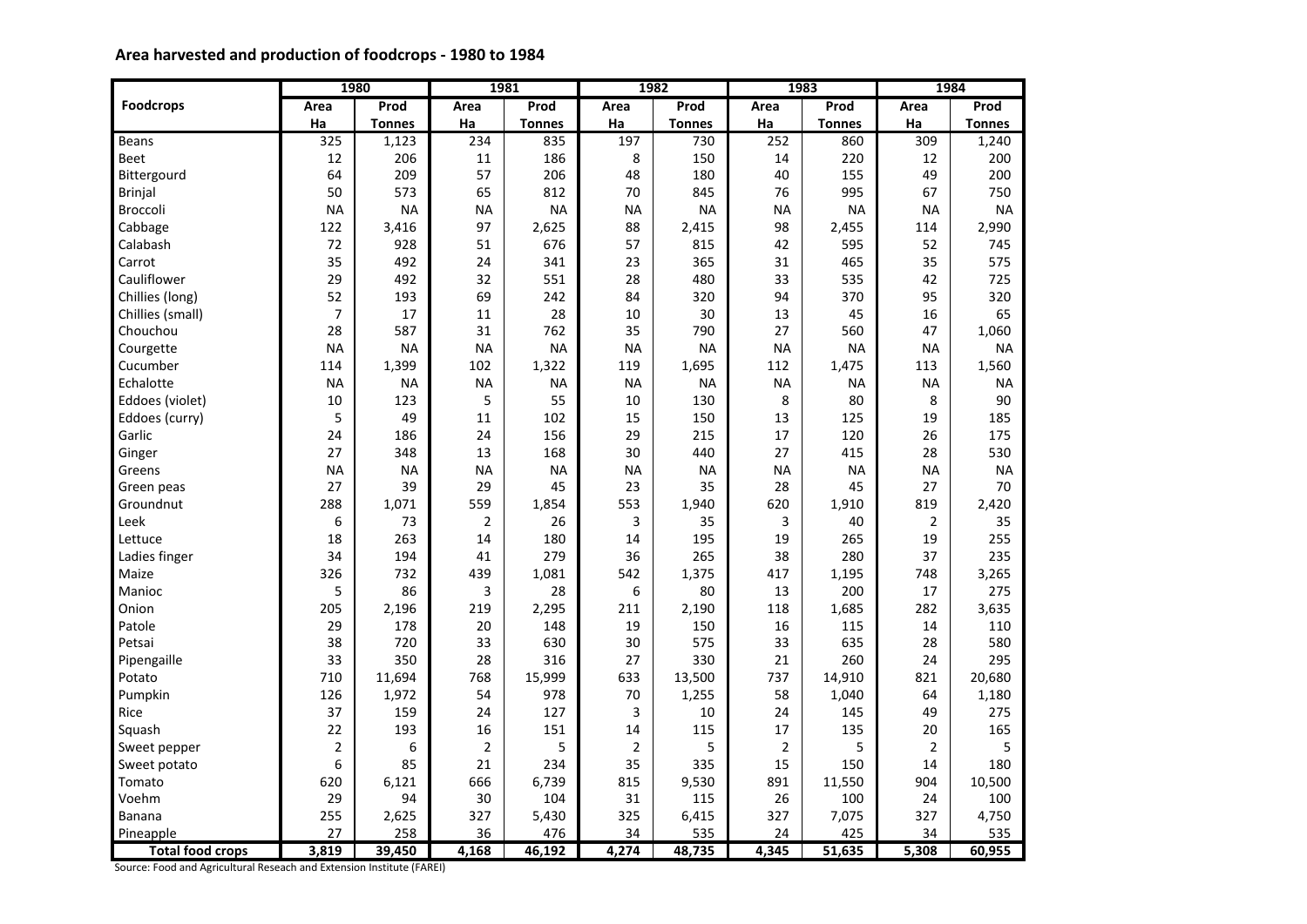# **Area harvested and production of foodcrops - 1985 to 1989**

|                         |                | 1985          | 1986           |               |                | 1987          |           | 1988          |                | 1989          |
|-------------------------|----------------|---------------|----------------|---------------|----------------|---------------|-----------|---------------|----------------|---------------|
| <b>Foodcrops</b>        | Area           | Prod          | Area           | Prod          | Area           | Prod          | Area      | Prod          | Area           | Prod          |
|                         | Ha             | <b>Tonnes</b> | Ha             | <b>Tonnes</b> | Ha             | <b>Tonnes</b> | Ha        | <b>Tonnes</b> | Ha             | <b>Tonnes</b> |
| Beans                   | 308            | 1,140         | 298            | 930           | 231            | 750           | 338       | 1,120         | 309            | 1,105         |
| Beet                    | 9              | 175           | 8              | 135           | 10             | 165           | 10        | 175           | 13             | 210           |
| Bittergourd             | 46             | 180           | 54             | 190           | 44             | 145           | 43        | 155           | 52             | 230           |
| <b>Brinjal</b>          | 68             | 870           | 69             | 685           | 66             | 580           | 76        | 735           | 79             | 835           |
| <b>Broccoli</b>         | <b>NA</b>      | <b>NA</b>     | <b>NA</b>      | <b>NA</b>     | <b>NA</b>      | <b>NA</b>     | <b>NA</b> | <b>NA</b>     | <b>NA</b>      | <b>NA</b>     |
| Cabbage                 | 112            | 2,955         | 123            | 3,270         | 116            | 2,675         | 121       | 2,915         | 132            | 2,945         |
| Calabash                | 48             | 680           | 62             | 865           | 52             | 670           | 76        | 910           | 95             | 1,210         |
| Carrot                  | 35             | 595           | 43             | 765           | 49             | 815           | 48        | 740           | 62             | 1,025         |
| Cauliflower             | 32             | 530           | 34             | 610           | 21             | 340           | 55        | 955           | 52             | 920           |
| Chillies (long)         | 97             | 335           | 86             | 305           | 77             | 235           | 94        | 340           | 68             | 275           |
| Chillies (small)        | 22             | 100           | 19             | 80            | 39             | 130           | 50        | 175           | 43             | 200           |
| Chouchou                | 78             | 1,995         | 96             | 2,740         | 97             | 1,955         | 83        | 1,875         | 112            | 2,675         |
| Courgette               | <b>NA</b>      | <b>NA</b>     | <b>NA</b>      | <b>NA</b>     | <b>NA</b>      | <b>NA</b>     | <b>NA</b> | <b>NA</b>     | <b>NA</b>      | <b>NA</b>     |
| Cucumber                | 137            | 2,000         | 116            | 1,525         | 116            | 1,280         | 107       | 1,285         | 194            | 2,450         |
| Echalotte               | <b>NA</b>      | <b>NA</b>     | <b>NA</b>      | <b>NA</b>     | <b>NA</b>      | <b>NA</b>     | <b>NA</b> | <b>NA</b>     | <b>NA</b>      | <b>NA</b>     |
| Eddoes (violet)         | 10             | 100           | 6              | 90            | 13             | 170           | 15        | 185           | 14             | 180           |
| Eddoes (curry)          | 23             | 225           | 30             | 280           | 29             | 260           | 35        | 295           | 28             | 245           |
| Garlic                  | 36             | 240           | 43             | 325           | 38             | 245           | 26        | 165           | 21             | 160           |
| Ginger                  | 24             | 455           | 18             | 360           | 15             | 240           | 15        | 220           | 23             | 380           |
| Greens                  | <b>NA</b>      | <b>NA</b>     | <b>NA</b>      | <b>NA</b>     | <b>NA</b>      | <b>NA</b>     | <b>NA</b> | <b>NA</b>     | <b>NA</b>      | <b>NA</b>     |
| Green peas              | 29             | 100           | 18             | 40            | 13             | 30            | 18        | 35            | 18             | 35            |
| Groundnut               | 699            | 2,165         | 719            | 2,250         | 514            | 1,645         | 568       | 1,685         | 458            | 1,505         |
| Leek                    | 3              | 40            | 4              | 30            | 3              | 25            | 3         | 25            | 3              | 35            |
| Lettuce                 | 18             | 280           | 18             | 250           | 14             | 175           | 33        | 425           | 41             | 545           |
| Ladies finger           | 33             | 215           | 28             | 175           | 29             | 195           | 37        | 230           | 56             | 360           |
| Maize                   | 1,030          | 4,890         | 1,817          | 7,970         | 1,088          | 3,865         | 985       | 3,790         | 641            | 2,395         |
| Manioc                  | 22             | 320           | 19             | 350           | 16             | 285           | 21        | 315           | 14             | 210           |
| Onion                   | 211            | 2,595         | 252            | 2,955         | 202            | 2,145         | 245       | 3,090         | 245            | 3,225         |
| Patole                  | 18             | 155           | 18             | 135           | 20             | 145           | 22        | 160           | 23             | 175           |
| Petsai                  | 34             | 670           | 25             | 485           | 29             | 490           | 34        | 560           | 48             | 670           |
| Pipengaille             | 15             | 185           | 22             | 270           | 27             | 295           | 29        | 275           | 33             | 360           |
| Potato                  | 862            | 23,305        | 800            | 16,265        | 788            | 15,535        | 673       | 12,770        | 925            | 19,690        |
| Pumpkin                 | 113            | 2,150         | 69             | 1,285         | 77             | 1,275         | 68        | 1,210         | 100            | 1,660         |
| Rice                    | 30             | 135           | 32             | 175           | 14             | 40            | 5         | 20            | 3              | 20            |
| Squash                  | 16             | 135           | 21             | 170           | 22             | 175           | 36        | 305           | 42             | 385           |
| Sweet pepper            | $\overline{2}$ | 5             | $\overline{2}$ | 5             | $\overline{2}$ | 5             | 3         | 10            | $\overline{2}$ | 15            |
| Sweet potato            | 15             | 200           | 17             | 220           | 34             | 290           | 45        | 390           | 44             | 380           |
| Tomato                  | 693            | 8,985         | 858            | 10,600        | 647            | 6,825         | 688       | 7,315         | 813            | 9,195         |
| Voehm                   | 31             | 150           | 26             | 105           | 29             | 100           | 41        | 160           | 49             | 195           |
| <b>Banana</b>           | 338            | 7,150         | 367            | 7,830         | 371            | 7,920         | 369       | 7,920         | 348            | 4,640         |
| Pineapple               | 42             | 790           | 57             | 980           | 63             | 1,015         | 85        | 1,465         | 100            | 1,540         |
| <b>Total food crops</b> | 5,339          | 67,195        | 6,294          | 65,700        | 5,015          | 53,130        | 5,200     | 54,400        | 5,303          | 62,280        |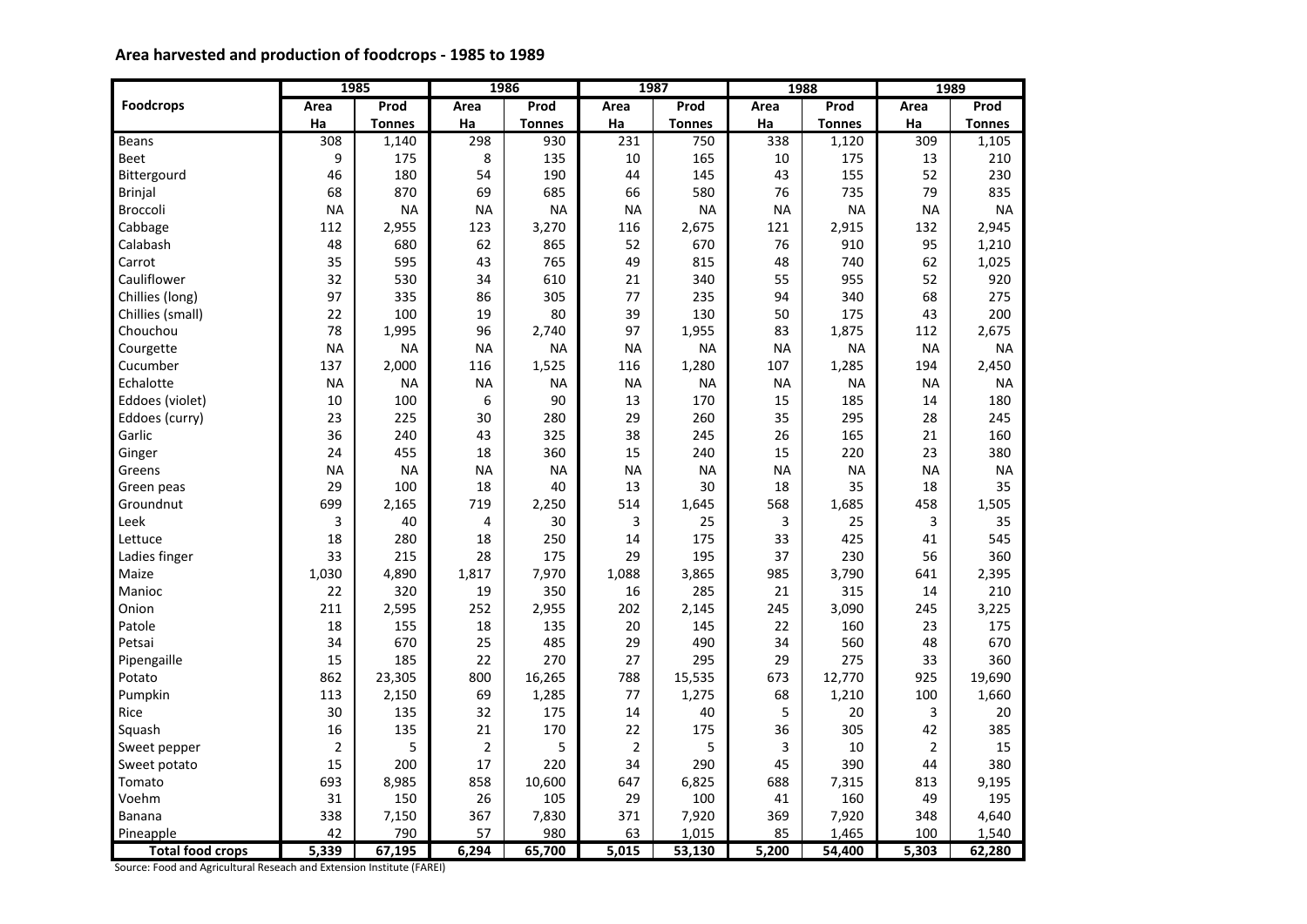# **Area harvested and production of foodcrops - 1990 to 1994**

|                         |                | 1990          |                | 1991          |              | 1992          |           | 1993          |                | 1994          |
|-------------------------|----------------|---------------|----------------|---------------|--------------|---------------|-----------|---------------|----------------|---------------|
| <b>Foodcrops</b>        | Area           | Prod          | Area           | Prod          | Area         | Prod          | Area      | Prod          | Area           | Prod          |
|                         | Ha             | <b>Tonnes</b> | Ha             | <b>Tonnes</b> | Ha           | <b>Tonnes</b> | Ha        | <b>Tonnes</b> | Ha             | <b>Tonnes</b> |
| <b>Beans</b>            | 319            | 1,235         | 255            | 945           | 266          | 1,020         | 284       | 1,169         | 297            | 1,271         |
| Beet                    | 13             | 165           | 12             | 150           | 17           | 220           | 18        | 192           | 41             | 471           |
| Bittergourd             | 67             | 240           | 70             | 280           | 82           | 290           | 89        | 382           | 128            | 638           |
| <b>Brinjal</b>          | 92             | 1,230         | 98             | 1,270         | 105          | 1,210         | 157       | 1,813         | 138            | 1,579         |
| Broccoli                | <b>NA</b>      | <b>NA</b>     | <b>NA</b>      | <b>NA</b>     | <b>NA</b>    | <b>NA</b>     | <b>NA</b> | <b>NA</b>     | <b>NA</b>      | <b>NA</b>     |
| Cabbage                 | 167            | 3,680         | 172            | 3,490         | 175          | 3,330         | 236       | 5,514         | 210            | 4,372         |
| Calabash                | 111            | 1,315         | 194            | 2,540         | 179          | 2,360         | 198       | 2,724         | 295            | 4,076         |
| Carrot                  | 61             | 1,100         | 58             | 915           | 79           | 1,250         | 116       | 2,188         | 141            | 2,624         |
| Cauliflower             | 69             | 1,280         | 52             | 780           | 61           | 1,150         | 68        | 1,382         | 107            | 2,048         |
| Chillies (long)         | 84             | 410           | 97             | 450           | 120          | 505           | 168       | 749           | 147            | 554           |
| Chillies (small)        | 33             | 185           | 29             | 145           | 27           | 150           | 25        | 149           | 29             | 113           |
| Chouchou                | 91             | 2,145         | 74             | 1,645         | 76           | 1,545         | 79        | 1,738         | 90             | 1,716         |
| Courgette               | <b>NA</b>      | <b>NA</b>     | <b>NA</b>      | <b>NA</b>     | <b>NA</b>    | <b>NA</b>     | <b>NA</b> | <b>NA</b>     | <b>NA</b>      | <b>NA</b>     |
| Cucumber                | 226            | 2,720         | 256            | 3,120         | 246          | 3,000         | 302       | 3,759         | 348            | 4,131         |
| Echalotte               | <b>NA</b>      | <b>NA</b>     | <b>NA</b>      | <b>NA</b>     | <b>NA</b>    | <b>NA</b>     | <b>NA</b> | <b>NA</b>     | <b>NA</b>      | <b>NA</b>     |
| Eddoes (violet)         | 17             | 195           | 16             | 190           | 23           | 240           | 21        | 245           | 15             | 200           |
| Eddoes (curry)          | 35             | 295           | 29             | 220           | 28           | 220           | 37        | 235           | 20             | 180           |
| Garlic                  | 21             | 170           | 17             | 140           | 23           | 170           | 22        | 177           | 36             | 275           |
| Ginger                  | 36             | 625           | 24             | 460           | 18           | 340           | 19        | 284           | 33             | 516           |
| Greens                  | <b>NA</b>      | <b>NA</b>     | <b>NA</b>      | <b>NA</b>     | <b>NA</b>    | <b>NA</b>     | NA        | <b>NA</b>     | <b>NA</b>      | <b>NA</b>     |
| Green peas              | 13             | 45            | 10             | 30            | 13           | 40            | 11        | 42            | $\overline{7}$ | 30            |
| Groundnut               | 592            | 1,755         | 480            | 1,380         | 405          | 1,190         | 274       | 868           | 282            | 1,181         |
| Leek                    | $\overline{4}$ | 30            | 3              | 25            | 6            | 30            | 6         | 37            | 8              | 43            |
| Lettuce                 | 47             | 610           | 41             | 560           | 42           | 540           | 50        | 664           | 59             | 779           |
| Ladies finger           | 60             | 370           | 44             | 255           | 57           | 320           | 80        | 447           | 63             | 267           |
| Maize                   | 542            | 2265          | 570            | 2,120         | 450          | 1,995         | 428       | 1,816         | 236            | 880           |
| Manioc                  | 14             | 190           | 14             | 190           | 15           | 210           | 13        | 224           | 9              | 150           |
| Onion                   | 216            | 2635          | 215            | 2,960         | 214          | 3,240         | 221       | 3,637         | 307            | 5,403         |
| Patole                  | 29             | 205           | 48             | 415           | 72           | 635           | 73        | 582           | 96             | 595           |
| Petsai                  | 57             | 815           | 56             | 910           | 65           | 1,065         | 69        | 1,108         | 66             | 1,027         |
| Pipengaille             | 45             | 470           | 44             | 510           | 52           | 625           | 71        | 926           | 118            | 1,467         |
| Potato                  | 984            | 17820         | 833            | 16,445        | 998          | 19,175        | 686       | 13,780        | 1,013          | 17,800        |
| Pumpkin                 | 98             | 1670          | 176            | 3,055         | 201          | 3,400         | 205       | 3,472         | 279            | 5,117         |
| Rice                    | $\mathbf 0$    | 0             | $\overline{2}$ | 10            | $\mathbf{1}$ | 5             | 0         | 0             | $\Omega$       | $\mathbf 0$   |
| Squash                  | 38             | 290           | 51             | 435           | 86           | 815           | 107       | 1,100         | 129            | 1,334         |
| Sweet pepper            | 3              | 20            | 3              | 10            | 8            | 30            | 6         | 24            | 5              | 23            |
| Sweet potato            | 43             | 325           | 45             | 340           | 30           | 330           | 28        | 333           | 20             | 270           |
| Tomato                  | 975            | 11570         | 887            | 9,385         | 963          | 10,220        | 1,085     | 13,001        | 864            | 9,166         |
| Voehm                   | 60             | 275           | 66             | 345           | 76           | 375           | 99        | 485           | 122            | 558           |
| <b>Banana</b>           | 350            | 6135          | 359            | 6,490         | 462          | 8,530         | 463       | 9,880         | 437            | 6,725         |
| Pineapple               | 87             | 1355          | 93             | 1,480         | 115          | 2,300         | 170       | 4,048         | 147            | 3,887         |
| <b>Total food crops</b> | 5,699          | 65,840        | 5,493          | 64,090        | 5,856        | 72,070        | 5,984     | 79,174        | 6,342          | 81,466        |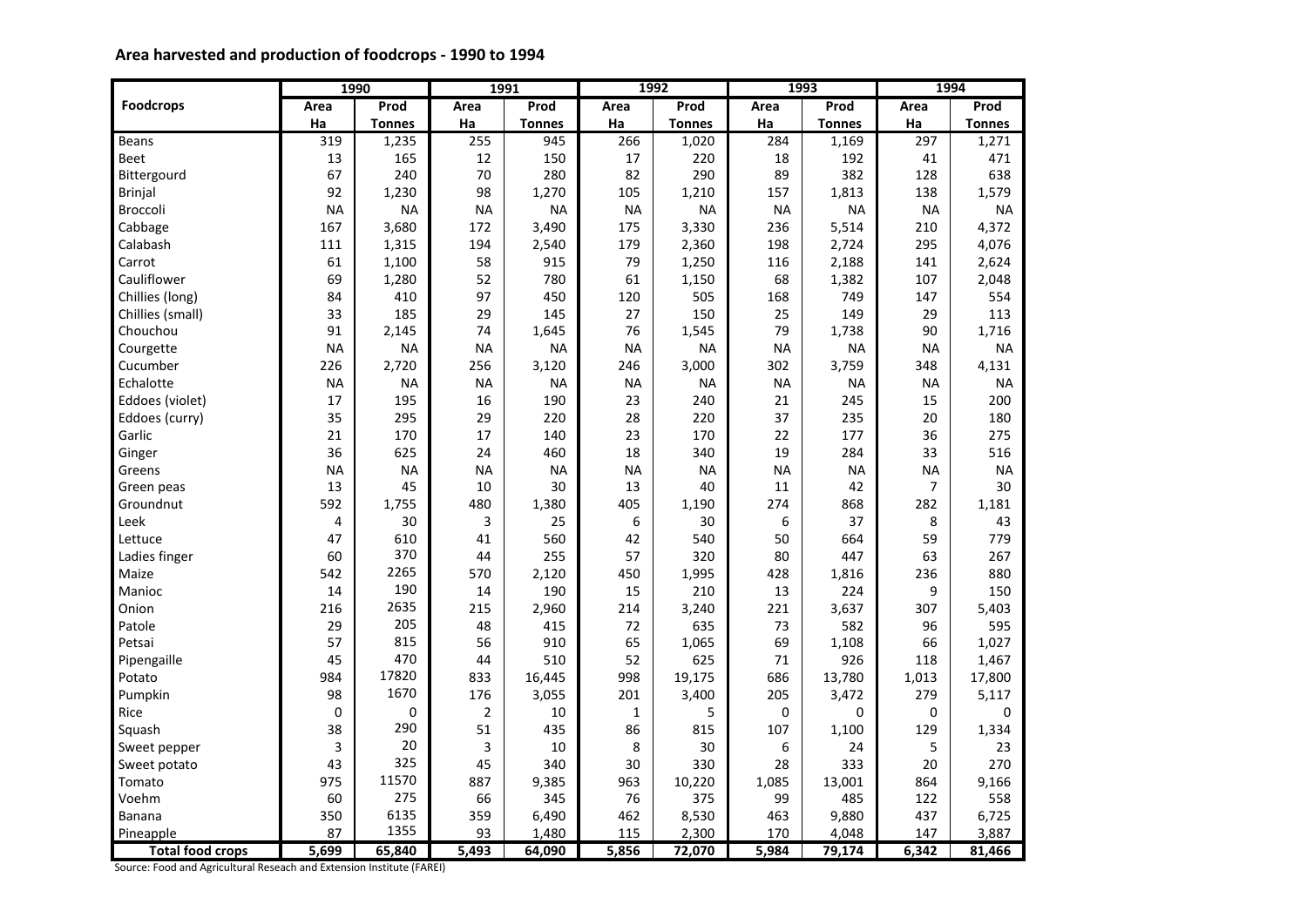# **Area harvested and production of foodcrops - 1995 to 1999**

|                         |           | 1995          |           | 1996          |                | 1997          |           | 1998          |                | 1999           |
|-------------------------|-----------|---------------|-----------|---------------|----------------|---------------|-----------|---------------|----------------|----------------|
| <b>Foodcrops</b>        | Area      | Prod          | Area      | Prod          | Area           | Prod          | Area      | Prod          | Area           | Prod           |
|                         | Ha        | <b>Tonnes</b> | Ha        | <b>Tonnes</b> | Ha             | <b>Tonnes</b> | Ha        | <b>Tonnes</b> | Ha             | <b>Tonnes</b>  |
| Beans                   | 338       | 1,622         | 398       | 1,861         | 475            | 2,393         | 403       | 1,885         | 293            | 1,294          |
| Beet                    | 57        | 688           | 59        | 853           | 40             | 490           | 27        | 332           | 38             | 658            |
| Bittergourd             | 141       | 709           | 153       | 840           | 123            | 762           | 177       | 777           | 121            | 427            |
| <b>Brinjal</b>          | 156       | 1,956         | 182       | 2,458         | 155            | 2,107         | 178       | 2,237         | 125            | 1,713          |
| Broccoli                | <b>NA</b> | <b>NA</b>     | <b>NA</b> | <b>NA</b>     | <b>NA</b>      | <b>NA</b>     | <b>NA</b> | <b>NA</b>     | $\overline{2}$ | 36             |
| Cabbage                 | 311       | 6,868         | 340       | 7,595         | 331            | 7,898         | 357       | 6,283         | 395            | 8,206          |
| Calabash                | 304       | 4,467         | 272       | 4,156         | 316            | 4,959         | 280       | 3,713         | 260            | 3,027          |
| Carrot                  | 178       | 3,131         | 188       | 3,141         | 271            | 4,878         | 230       | 3,363         | 429            | 6,127          |
| Cauliflower             | 116       | 2,285         | 177       | 3,425         | 171            | 3,261         | 227       | 4,260         | 64             | 1,274          |
| Chillies (long)         | 184       | 807           | 170       | 874           | 132            | 690           | 198       | 941           | 164            | 694            |
| Chillies (small)        | 24        | 104           | 32        | 160           | 29             | 155           | 27        | 119           | 26             | 101            |
| Chouchou                | 98        | 1,872         | 100       | 1,692         | 143            | 3,113         | 173       | 3,392         | 206            | 4,506          |
| Courgette               | <b>NA</b> | <b>NA</b>     | <b>NA</b> | <b>NA</b>     | <b>NA</b>      | <b>NA</b>     | <b>NA</b> | <b>NA</b>     | <b>NA</b>      | <b>NA</b>      |
| Cucumber                | 384       | 5,288         | 351       | 4,581         | 376            | 5,714         | 412       | 4,573         | 439            | 4,187          |
| Echalotte               | <b>NA</b> | <b>NA</b>     | <b>NA</b> | <b>NA</b>     | <b>NA</b>      | NA            | 74        | 596           | 43             | 300            |
| Eddoes (violet)         | 10        | 75            | 8         | 75            | 8              | 54            | 6         | 45            | 3              | 20             |
| Eddoes (curry)          | 15        | 80            | 5         | 50            | 8              | 62            | 8         | 60            | 8              | 60             |
| Garlic                  | 27        | 212           | 30        | 235           | 11             | 82            | 19        | 131           | 5              | 38             |
| Ginger                  | 30        | 622           | 40        | 784           | 18             | 317           | 27        | 420           | 34             | 116            |
| Greens                  | <b>NA</b> | <b>NA</b>     | <b>NA</b> | <b>NA</b>     | <b>NA</b>      | <b>NA</b>     | <b>NA</b> | <b>NA</b>     | <b>NA</b>      | <b>NA</b>      |
| Green peas              | 4         | 13            | 5         | 15            | $\overline{7}$ | 13            | 6         | 11            | 3              | $\overline{7}$ |
| Groundnut               | 273       | 1,049         | 217       | 767           | 228            | 863           | 186       | 551           | 117            | 341            |
| Leek                    | 6         | 33            | 5         | 24            | 11             | 57            | 5         | 23            | 9              | 97             |
| Lettuce                 | 112       | 1,412         | 126       | 1,670         | 160            | 2,223         | 135       | 1,878         | 90             | 1,223          |
| Ladies finger           | 94        | 764           | 83        | 633           | 87             | 647           | 102       | 634           | 94             | 459            |
| Maize                   | 75        | 289           | 90        | 438           | 46             | 232           | 50        | 260           | 41             | 201            |
| Manioc                  | 10        | 140           | 10        | 140           | 13             | 200           | 11        | 165           | 8              | 111            |
| Onion                   | 324       | 5,974         | 341       | 6,067         | 294            | 5,036         | 305       | 6,727         | 315            | 9,066          |
| Patole                  | 94        | 878           | 73        | 705           | 69             | 690           | 88        | 756           | 48             | 342            |
| Petsai                  | 85        | 1,267         | 118       | 1,579         | 154            | 2,391         | 152       | 2,246         | 101            | 1,593          |
| Pipengaille             | 124       | 1,632         | 116       | 1,368         | 116            | 1,609         | 122       | 1,467         | 60             | 607            |
| Potato                  | 792       | 15,718        | 543       | 10,639        | 815            | 17,584        | 830       | 14,612        | 639            | 15,322         |
| Pumpkin                 | 377       | 7,638         | 328       | 7,021         | 328            | 6,455         | 317       | 5,429         | 285            | 4,040          |
| Rice                    | 0         | 0             | 0         | 0             | 0              | 0             | 0         | $\mathbf 0$   | $\mathbf 0$    | 0              |
| Squash                  | 145       | 1,498         | 89        | 758           | 133            | 1,468         | 123       | 1,056         | 222            | 2,136          |
| Sweet pepper            | 13        | 44            | 22        | 71            | 26             | 142           | 3         | 16            | $\mathbf{1}$   | $\overline{2}$ |
| Sweet potato            | 30        | 390           | 50        | 750           | 42             | 632           | 40        | 475           | 35             | 400            |
| Tomato                  | 1,077     | 13,486        | 997       | 10,877        | 1,061          | 12,226        | 1,040     | 10,729        | 776            | 8,037          |
| Voehm                   | 145       | 886           | 173       | 967           | 148            | 923           | 191       | 1,248         | 120            | 751            |
| <b>Banana</b>           | 456       | 9,437         | 508       | 9,387         | 491            | 9,557         | 464       | 9,343         | 380            | 7,550          |
| Pineapple               | 160       | 4,199         | 105       | 2,973         | 77             | 1,559         | 76        | 1,462         | 60             | 1,014          |
| <b>Total food crops</b> | 6,769     | 97,533        | 6,504     | 89,629        | 6,913          | 101,442       | 7,069     | 92,215        | 6,059          | 86,083         |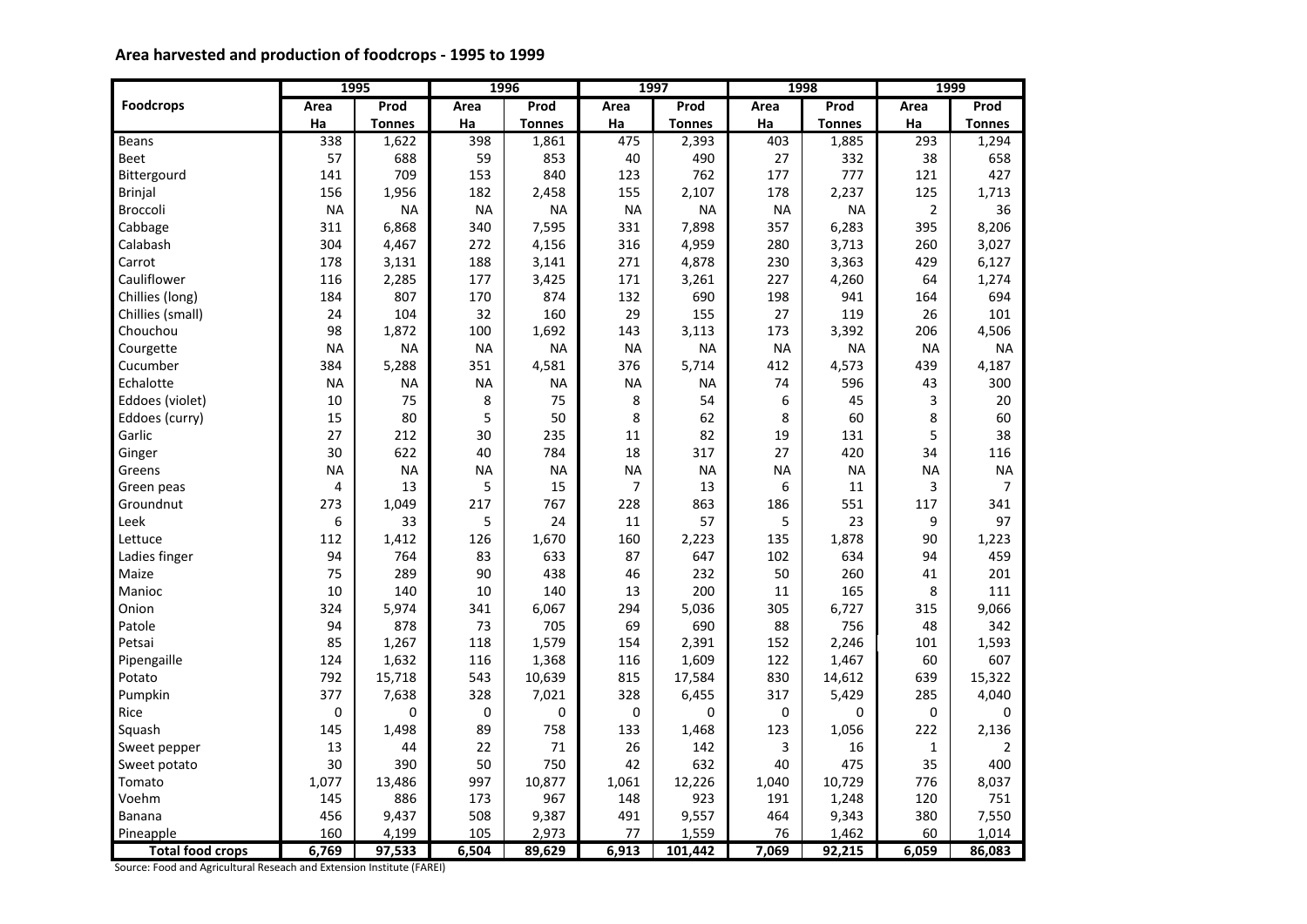# **Area harvested and production of foodcrops - 2000 to 2004**

|                         |                | 2000          |              | 2001          |                | 2002           |           | 2003          |                | 2004           |
|-------------------------|----------------|---------------|--------------|---------------|----------------|----------------|-----------|---------------|----------------|----------------|
| <b>Foodcrops</b>        | Area           | Prod          | Area         | Prod          | Area           | Prod           | Area      | Prod          | Area           | Prod           |
|                         | Ha             | <b>Tonnes</b> | Ha           | <b>Tonnes</b> | Ha             | <b>Tonnes</b>  | Ha        | <b>Tonnes</b> | Ha             | <b>Tonnes</b>  |
| Beans                   | 351            | 1,708         | 376          | 2,003         | 394            | 2,240          | 401       | 2,010         | 398            | 2,131          |
| <b>Beet</b>             | 90             | 1,794         | 87           | 2,304         | 67             | 1,736          | 41        | 911           | 46             | 1,125          |
| Bittergourd             | 137            | 805           | 122          | 799           | 132            | 1,049          | 159       | 977           | 179            | 883            |
| <b>Brinjal</b>          | 160            | 2,160         | 182          | 2,721         | 174            | 2,359          | 153       | 2,097         | 202            | 2,819          |
| Broccoli                | 5              | 93            | 16           | 268           | 19             | 300            | 16        | 238           | 12             | 169            |
| Cabbage                 | 422            | 10,823        | 459          | 11,663        | 330            | 8,252          | 267       | 6,279         | 287            | 6,522          |
| Calabash                | 357            | 4,586         | 322          | 4,513         | 331            | 3,990          | 356       | 4,800         | 423            | 5,754          |
| Carrot                  | 680            | 11,461        | 719          | 12,030        | 509            | 8,650          | 320       | 5,048         | 377            | 5,841          |
| Cauliflower             | 102            | 2,045         | 90           | 1,846         | 85             | 1,796          | 88        | 1,662         | 115            | 2,852          |
| Chillies (long)         | 169            | 775           | 195          | 966           | 186            | 768            | 179       | 974           | 194            | 1,224          |
| Chillies (small)        | 33             | 130           | 18           | 65            | 24             | 58             | 25        | 82            | 26             | 98             |
| Chouchou                | 234            | 5,271         | 289          | 6,517         | 319            | 6,831          | 197       | 5,107         | 247            | 5,687          |
| Courgette               | <b>NA</b>      | <b>NA</b>     | <b>NA</b>    | <b>NA</b>     | <b>NA</b>      | <b>NA</b>      | <b>NA</b> | <b>NA</b>     | <b>NA</b>      | <b>NA</b>      |
| Cucumber                | 510            | 6,046         | 497          | 6,426         | 450            | 5,675          | 540       | 6,713         | 543            | 6,938          |
| Echalotte               | 98             | 630           | 140          | 931           | 125            | 936            | 113       | 836           | 149            | 1,918          |
| Eddoes (violet)         | $\overline{7}$ | 48            | 9            | 60            | $\overline{7}$ | 81             | 6         | 75            | $\overline{7}$ | 110            |
| Eddoes (curry)          | 9              | 67            | 13           | 125           | 13             | 130            | 11        | 100           | 13             | 130            |
| Garlic                  | $\overline{7}$ | 46            | 6            | 40            | $\overline{4}$ | 25             | 8         | 63            | 8              | 76             |
| Ginger                  | 32             | 498           | 52           | 868           | 31             | 473            | 29        | 369           | 38             | 791            |
| Greens                  | <b>NA</b>      | <b>NA</b>     | <b>NA</b>    | <b>NA</b>     | <b>NA</b>      | <b>NA</b>      | NA        | <b>NA</b>     | <b>NA</b>      | <b>NA</b>      |
| Green peas              | 3              | 7             | $\mathbf{1}$ | 3             | $\mathbf{1}$   | $\overline{2}$ | 5         | 12            | 5              | $\overline{7}$ |
| Groundnut               | 123            | 408           | 123          | 323           | 116            | 284            | 255       | 893           | 212            | 610            |
| Leek                    | 23             | 263           | 28           | 269           | 17             | 159            | 8         | 85            | 8              | 89             |
| Lettuce                 | 130            | 1,716         | 179          | 2,399         | 168            | 2,214          | 166       | 1,988         | 162            | 1,883          |
| Ladies finger           | 131            | 814           | 107          | 587           | 142            | 847            | 142       | 1,067         | 153            | 1,070          |
| Maize                   | 70             | 623           | 54           | 389           | 38             | 295            | 27        | 177           | 57             | 369            |
| Manioc                  | 10             | 151           | 13           | 186           | 13             | 140            | 9         | 130           | 12             | 225            |
| Onion                   | 310            | 11,134        | 333          | 10,950        | 238            | 7,117          | 158       | 4,183         | 181            | 4,682          |
| Patole                  | 79             | 789           | 78           | 817           | 84             | 848            | 106       | 896           | 121            | 1,108          |
| Petsai                  | 182            | 3,481         | 149          | 2,606         | 136            | 2,482          | 109       | 1,722         | 96             | 1,664          |
| Pipengaille             | 103            | 1,231         | 106          | 1,162         | 126            | 1,220          | 143       | 1,394         | 139            | 1,339          |
| Potato                  | 622            | 13,843        | 779          | 16,350        | 606            | 13,339         | 588       | 12,359        | 607            | 11,246         |
| Pumpkin                 | 349            | 5,113         | 338          | 5,439         | 331            | 4,997          | 421       | 6,151         | 445            | 6,685          |
| Rice                    | 0              | 0             | $\mathbf 0$  | 0             | 0              | 0              | 0         | $\mathbf 0$   | $\mathbf 0$    | $\mathbf 0$    |
| Squash                  | 258            | 2,683         | 207          | 2,490         | 177            | 1,883          | 195       | 1,827         | 187            | 1,987          |
| Sweet pepper            | 10             | 45            | 14           | 97            | 10             | 69             | 8         | 52            | 3              | 18             |
| Sweet potato            | 48             | 651           | 50           | 675           | 55             | 620            | 58        | 500           | 60             | 650            |
| Tomato                  | 788            | 9,719         | 934          | 12,395        | 947            | 11,738         | 1,044     | 13,247        | 953            | 14,400         |
| Voehm                   | 147            | 911           | 128          | 821           | 174            | 1,156          | 207       | 1,779         | 223            | 2,043          |
| <b>Banana</b>           | 489            | 8,500         | 540          | 11,000        | 600            | 7,200          | 544       | 12,090        | 528            | 12,000         |
| Pineapple               | 79             | 3,416         | 165          | 6,016         | 83             | 1,917          | 126       | 4,562         | 137            | 4,490          |
| <b>Total food crops</b> | 7,357          | 114,484       | 7,918        | 129,119       | 7,262          | 103,876        | 7,228     | 103,455       | 7,553          | 111,633        |